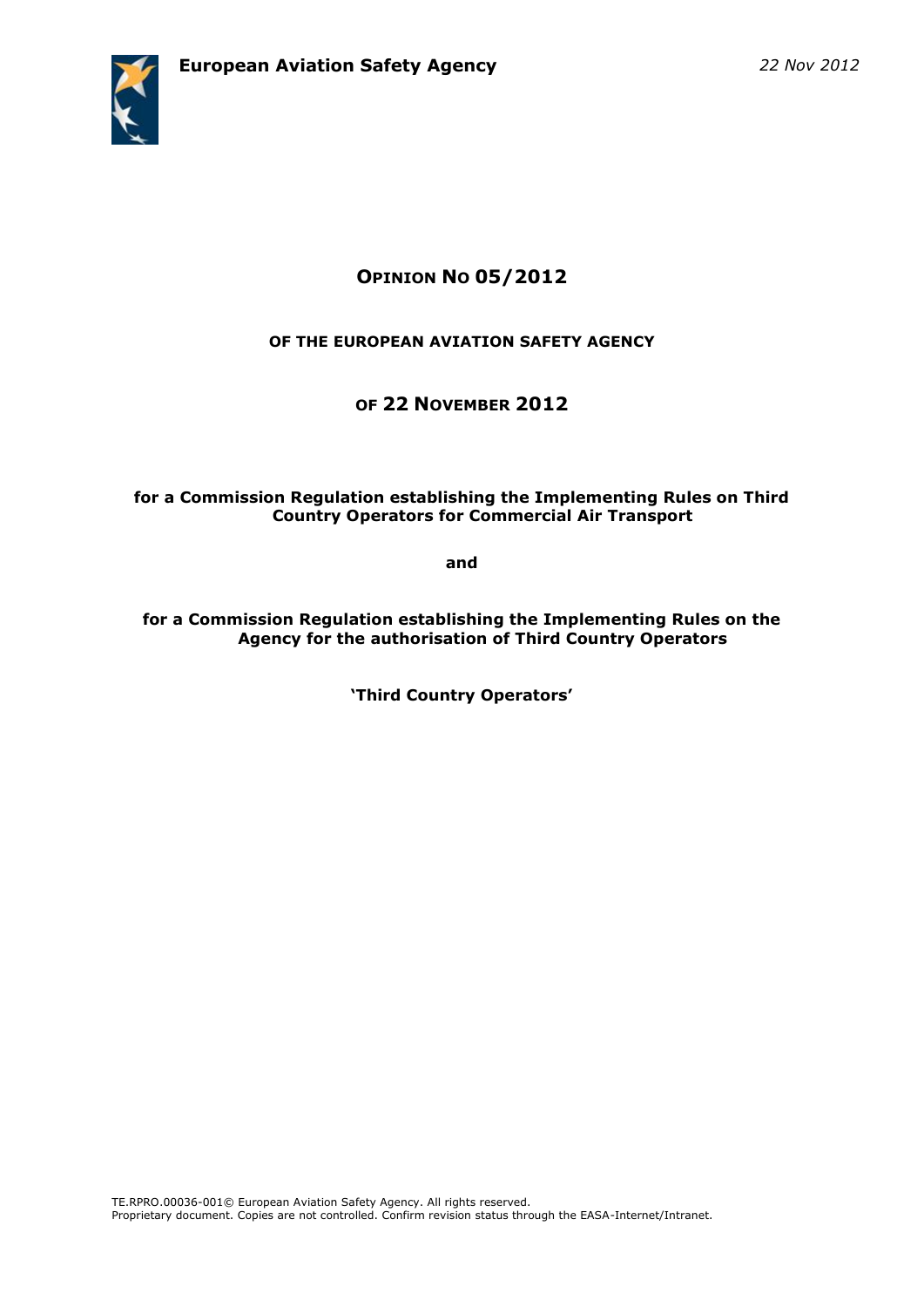# **Table of contents**

| I.         |                                                                   |  |
|------------|-------------------------------------------------------------------|--|
| п.         |                                                                   |  |
| III.       |                                                                   |  |
| IV.        |                                                                   |  |
|            |                                                                   |  |
| Ι.         |                                                                   |  |
| II.        |                                                                   |  |
| III.       |                                                                   |  |
|            |                                                                   |  |
| Ι.         |                                                                   |  |
| <b>II.</b> |                                                                   |  |
| IV.        | Economic and administrative impact of the changes compared to the |  |
| V.         |                                                                   |  |
| VI.        |                                                                   |  |
|            |                                                                   |  |
|            |                                                                   |  |
|            |                                                                   |  |
|            |                                                                   |  |
|            |                                                                   |  |
|            |                                                                   |  |
|            |                                                                   |  |
|            |                                                                   |  |
|            |                                                                   |  |
|            |                                                                   |  |
|            |                                                                   |  |
|            |                                                                   |  |
| IX.        |                                                                   |  |
|            |                                                                   |  |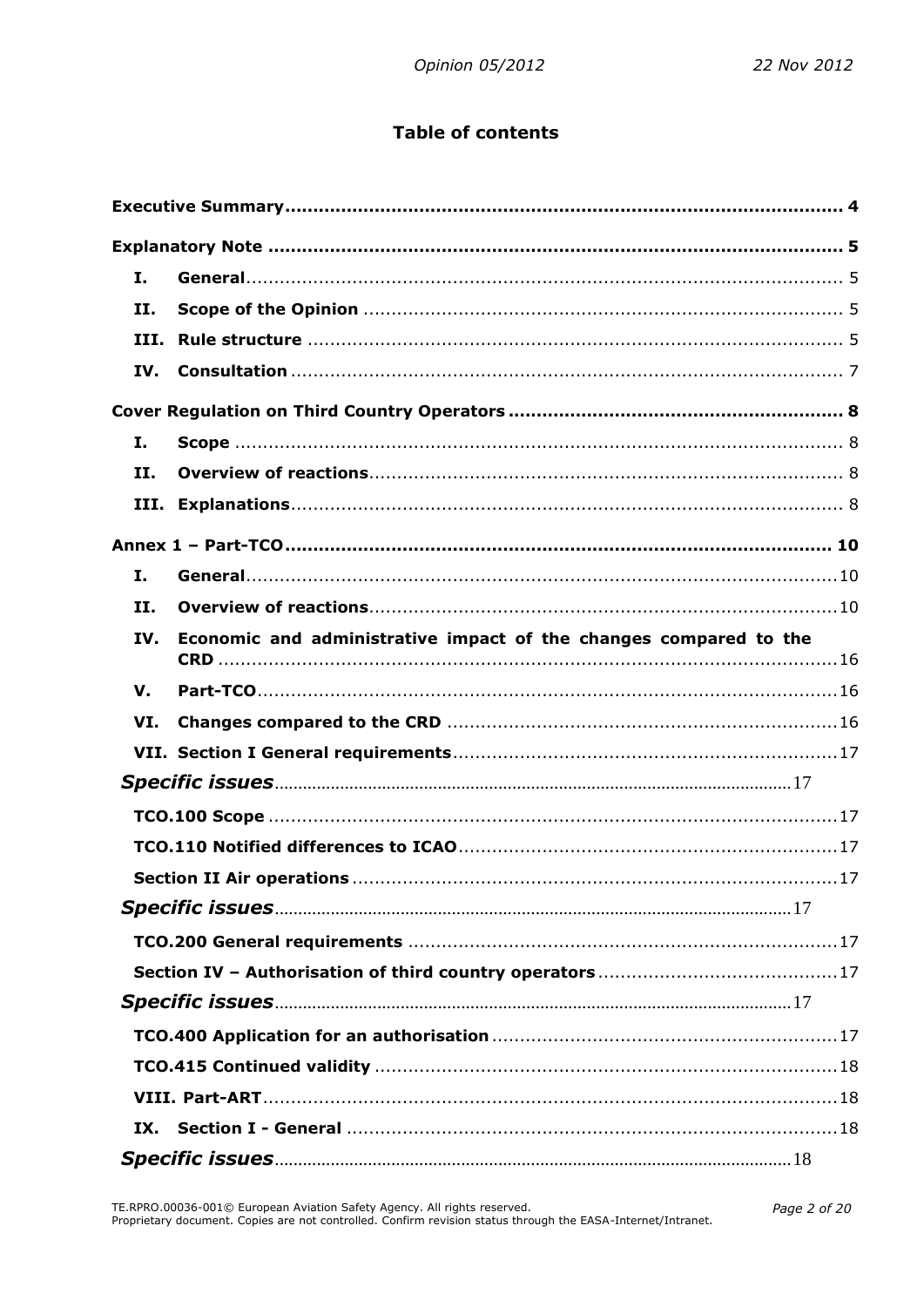| ART.205 Initial evaluation procedure - third country operators subject to an |  |
|------------------------------------------------------------------------------|--|
|                                                                              |  |
|                                                                              |  |
|                                                                              |  |
|                                                                              |  |
| ART.235 Limitation, suspension and revocation of authorisations 20           |  |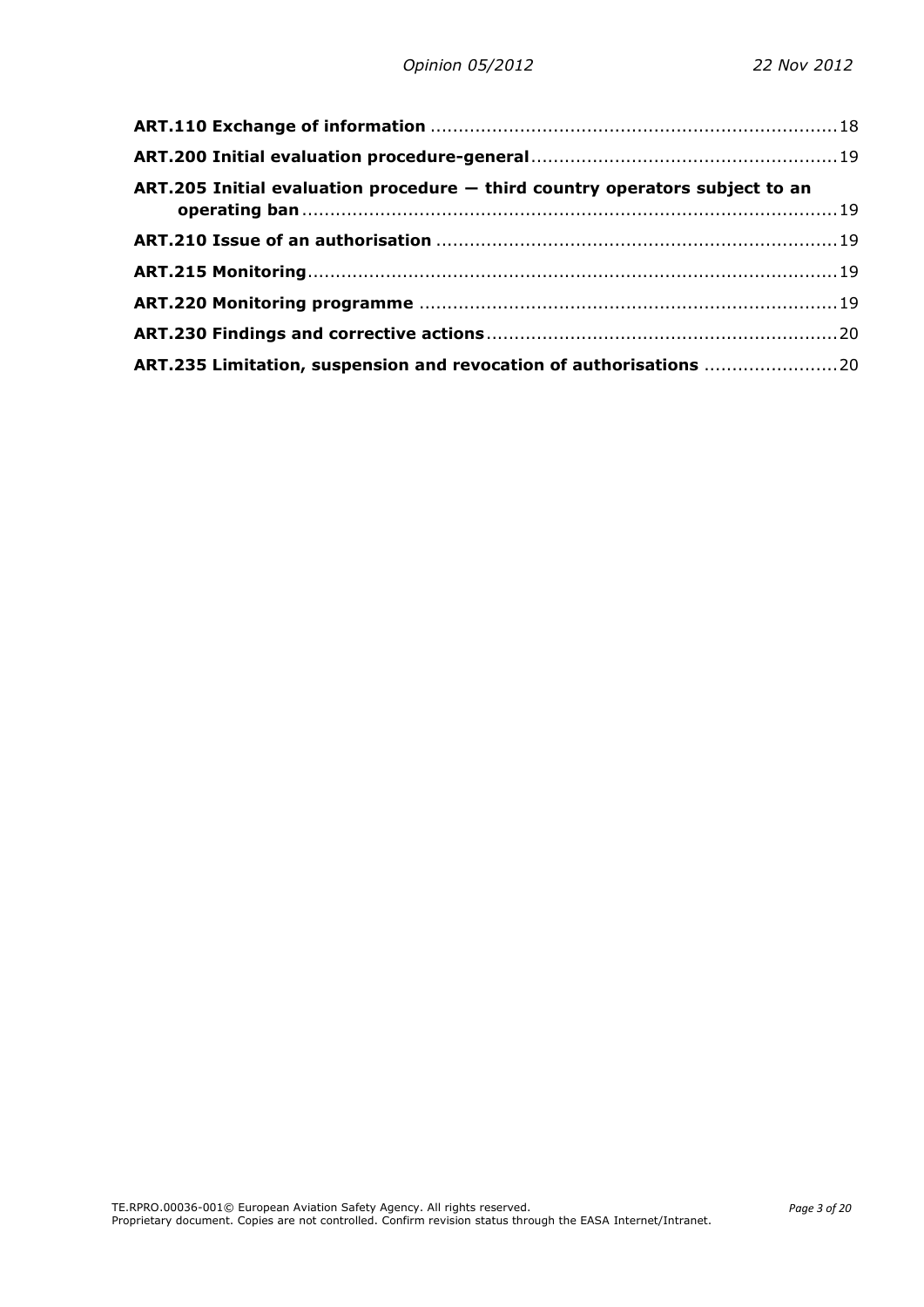#### **Executive Summary**

<span id="page-3-0"></span>This Opinion contains the following documents:

- Cover Regulation on Third Country Operators (TCO);
- Annex 1 Part-TCO, Requirements for third country operators;
- Annex 2 Part-ART, Authority requirements for the authorisation of third country operators.

This Opinion is the result of an extensive consultation process involving authorities, associations and operators. It provides updated draft rules for third country operators performing commercial air transport operations into, within or out of the EU (Part-TCO) as well as draft rules for the initial authorisation, continuous monitoring and the follow-up of findings with regard to third country operators (Part-ART).

The development of these rules was based on the following objectives:

- ensure a high level of safety;
- create a distinctive and proportionate set of rules for third country operators;
- guarantee flexibility and efficiency for third country operators and the Agency.

The main issues and concerns that resulted from the comments and reactions received were:

- the possibility of retaliation measures on EU-operators;
- proportionality of the assessment methodology;
- the relation between the rules proposed in NPA 2011-05 and Regulation (EC) No 2111/2005;
- envisaged fees for the authorisation and continuous oversight of third country operators.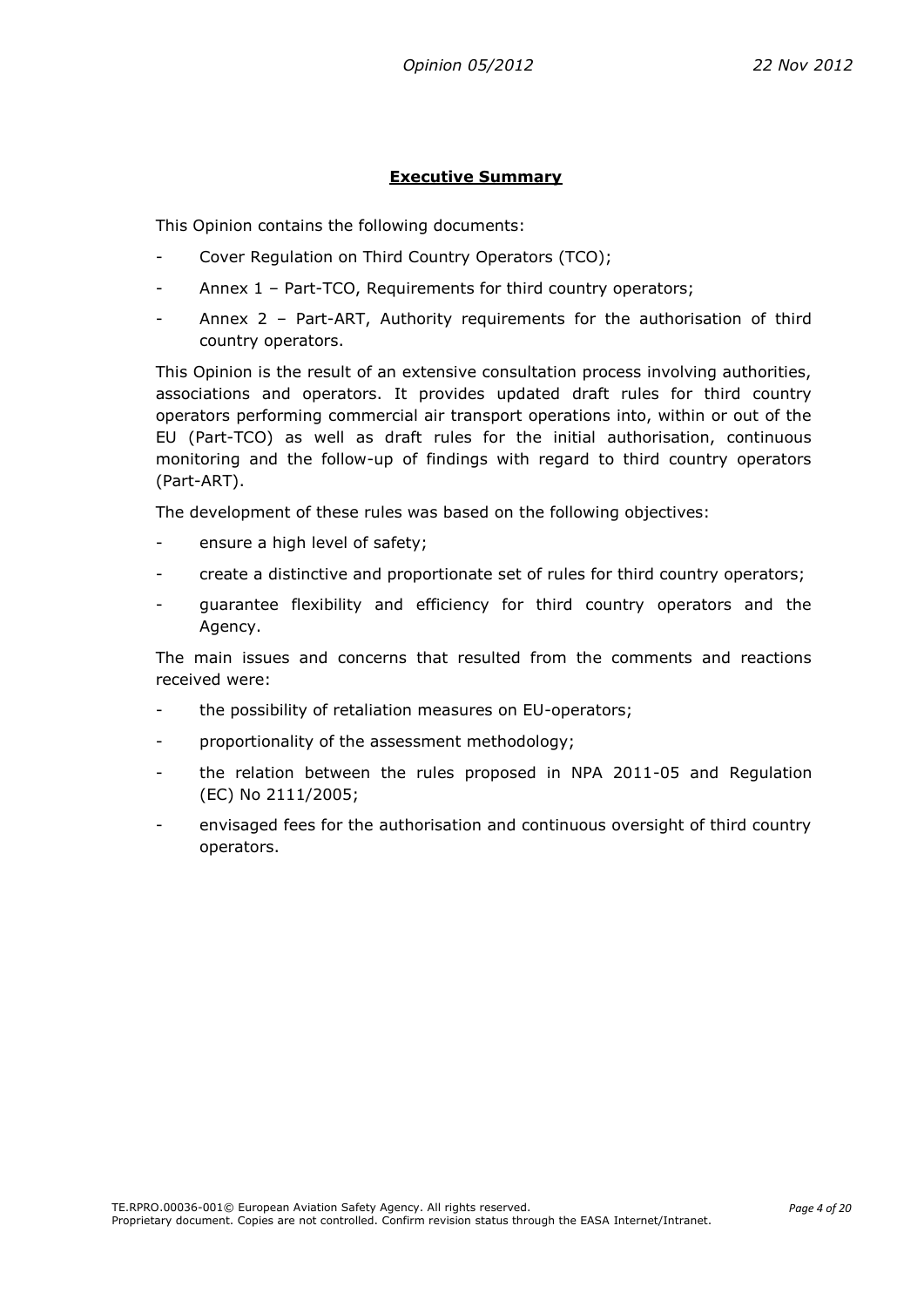## **Explanatory Note**

#### <span id="page-4-1"></span><span id="page-4-0"></span>**I. General**

- 1. Regulation (EC) No  $216/2008<sup>1</sup>$  of the European Parliament and of the Council (hereinafter referred to as the 'Basic Regulation') as amended by Regulation (EC) No  $1108/2009<sup>2</sup>$  establishes an appropriate and comprehensive framework for the definition and implementation of common technical requirements and administrative procedures in the field of civil aviation.
- 2. The purpose of this Opinion is to assist the European Commission in laying down Implementing Rules for third country operators.
- 3. The Opinion has been adopted, following the procedure specified by the European Aviation Safety Agency's (hereafter referred as 'the Agency') Management Board<sup>3</sup>, in accordance with the provisions of Article 19 of the Basic Regulation.

#### <span id="page-4-2"></span>**II. Scope of the Opinion**

- 4. This Opinion consists of the following documents:
	- Cover Regulation on TCO,
	- Annex 1 Part-TCO, Requirements for third country operators,
	- Annex 2 Part-ART, Authority requirements for the authorisation of third country operators.

#### <span id="page-4-3"></span>**III. Rule structure**

**.** 

5. The following figure provides an overview of the Annexes under the Regulation for Third Country Operators.

<sup>&</sup>lt;sup>1</sup> Regulation (EC) No 216/2008 of the European Parliament and of the Council of 20 February 2008 on common rules in the field of civil aviation and establishing a European Aviation Safety Agency, and repealing Council Directive 91/670/EEC, Regulation (EC) No 1592/2002 and Directive 2004/36/EC. *OJ L 79, 19.03.2008, p. 1-49.*

<sup>&</sup>lt;sup>2</sup> Regulation (EC) No 1108/2009 of the European Parliament and of the Council of 21 October 2009 amending Regulation (EC) No 216/2008 in the field of aerodromes, air traffic management and air navigation services and repealing Directive 2006/33/EC. *OJ L 309, 24.11.2009, pp. 51-70.*

<sup>&</sup>lt;sup>3</sup> Decision of the Management Board concerning the procedure to be applied by the Agency for the issuing of Opinions, Certifications Specifications and Guidance Material (Rulemaking Procedure). *EASA MB 01- 2012, 13.03.2012.*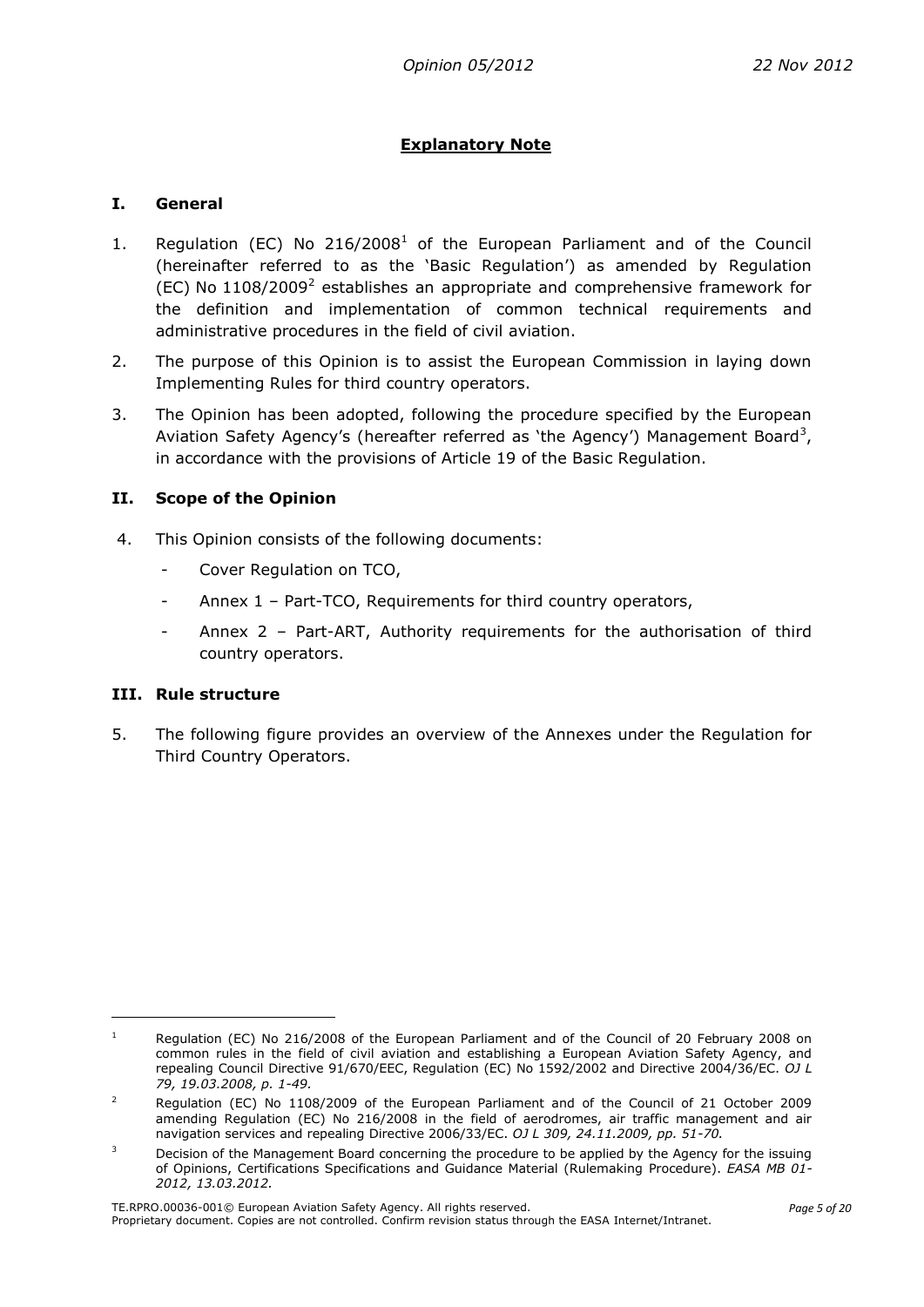

# **Figure 1: Annexes of the Regulation on Third Country Operators**

- 6. Part-TCO contains the requirements for third country operators conducting commercial air transport into, within or out of the European Union.
- 7. This Part consists of three sections.:
	- Section I General requirements,
	- Section II Air operations,
	- Section III Authorisation of third country operations.
- 8. NPA 2011-05 contained requirements for the Agency (in Subpart AR-TCO) setting out how it will process authorisations for third country operators and how it will oversee these operators. These requirements complemented the general requirements defined in Sections I to III of Part-ARO.GEN (as published in Opinion 04/2011<sup>4)</sup>, which would also apply to the Agency when authorising and overseeing third country operators.
- 9. Part-ART contains all the requirements, including the relevant requirements contained in Sections I to II of Part-ARO.GEN, applicable to the Agency when authorising and monitoring third country operators flying into, within or out of the EU.
- 10. This Part consists of two sections:

**.** 

<sup>4</sup> Opinion 04/2011 Draft Commission Regulation (EU) No .../.... of ... on Authority Requirements and Organisation Requirements. Available on the Agency website: [http://easa.europa.eu/agency](http://easa.europa.eu/agency-measures/opinions.php)[measures/opinions.php.](http://easa.europa.eu/agency-measures/opinions.php)

TE.RPRO.00036-001© European Aviation Safety Agency. All rights reserved. Proprietary document. Copies are not controlled. Confirm revision status through the EASA Internet/Intranet.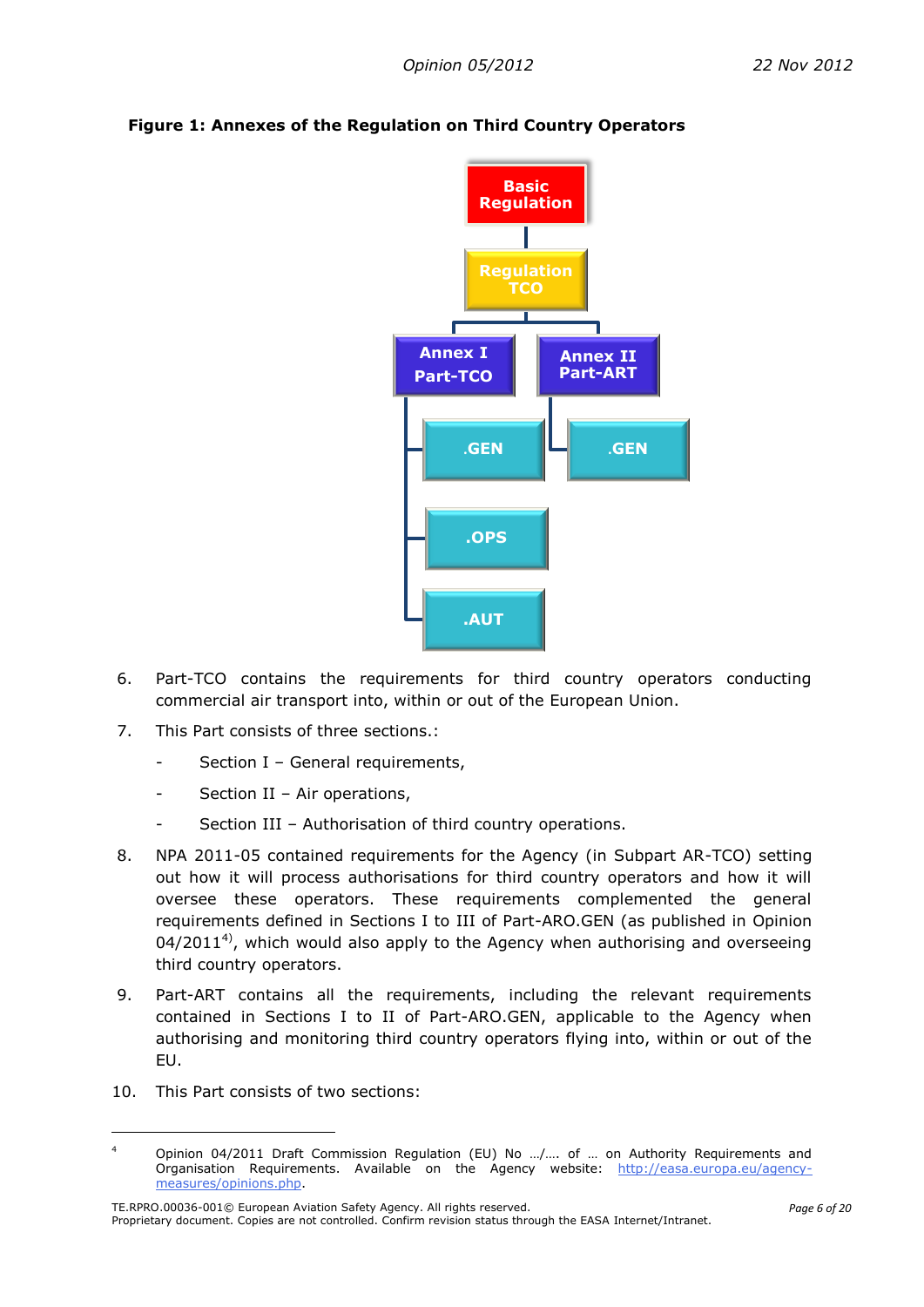- Section 1 General,
- Section 2 Authorisation, oversight and enforcement.

## <span id="page-6-0"></span>**IV. Consultation**

**.** 

- 11. This Opinion is based on NPA 2011-05 containing draft proposals for Implementing Rules (IR) and related Acceptable Means of Compliance (AMC) and Guidance Material (GM) for the Agency and third country operators.
- 12. The NPA was published on the Agency's website ([www.easa.europa.eu\)](http://www.easa.europa.eu/) on 1 April 2011 and the public consultation period finished on the 8th of July 2011. The Agency received 234 comments from 39 commentators, including national aviation authorities (NAAs), professional organisations and private companies.
- 13. The Agency also convened and participated in several meetings with Member States and industry representatives who advised the Agency on specific issues, e.g. the proportionality of the assessment methodology and the relation with Regulation (EC) No 2111/2005<sup>5</sup>.
- 14. Based on extensive consultations with authorities, associations and operators, the Agency published the CRD on 26 January 2012. The reaction period ended on 26 March 2012. The Agency received 29 reactions from 11 NAAs, professional and private companies.

<sup>5</sup> Regulation (EC) No 2111/2005 Of the European Parliament and of the Council of 14 December 2005 on the establishment of a Community list of air carriers subject to an operating ban within the Community and on informing air transport passengers of the identity of the operating air carrier, and repealing Article 9 of Directive 2004/36/EC, OJ L 344, 27.12.2005, p. 15–22.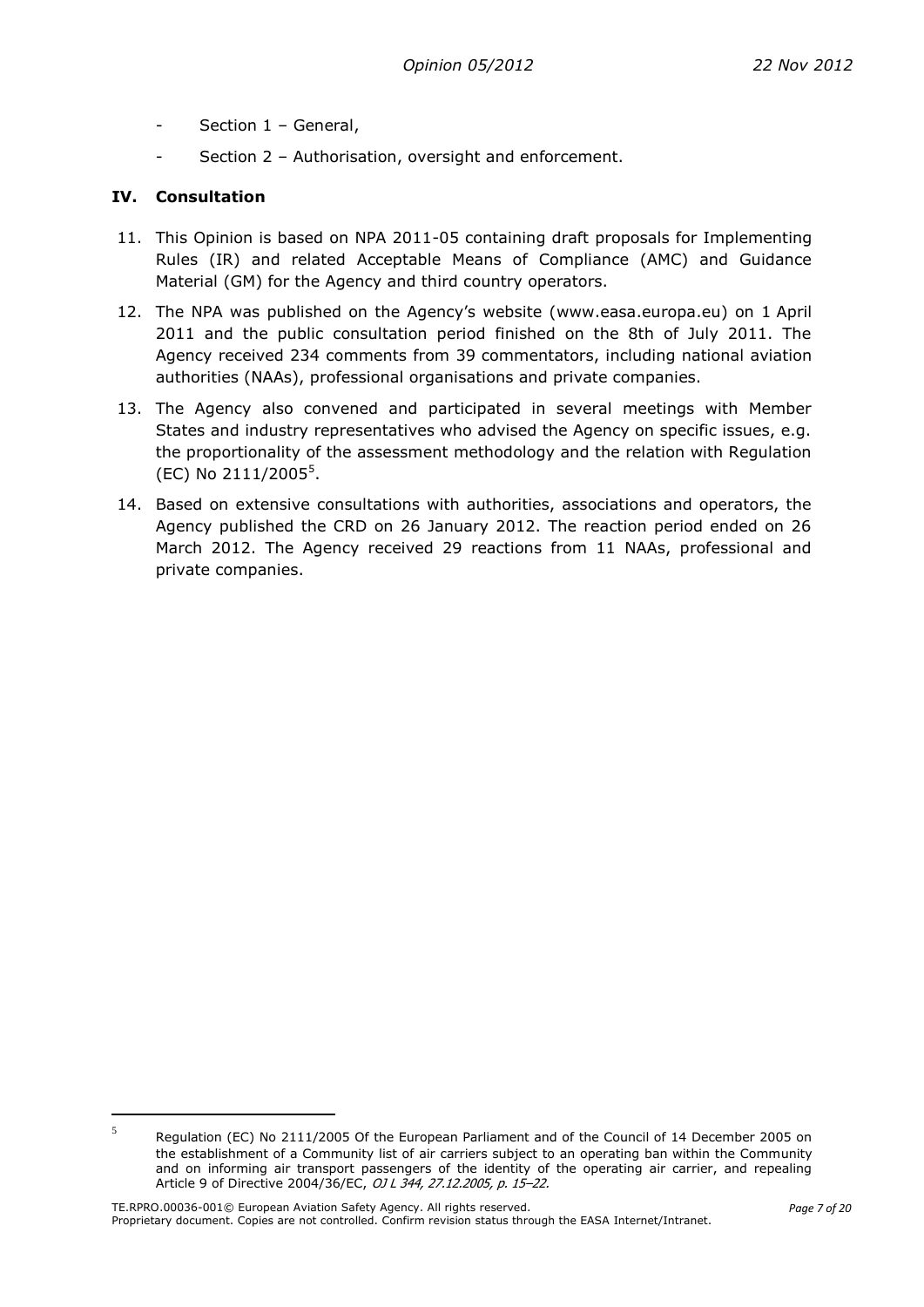## **Cover Regulation on Third Country Operators**

#### <span id="page-7-1"></span><span id="page-7-0"></span>**I. Scope**

15. The Cover Regulation defines the general applicability of the Parts it covers and proposes transition measures.

#### <span id="page-7-2"></span>**II. Overview of reactions**

16. Reactions received on the Cover Regulation focussed on the eligibility criteria for third country operators, the transitional measures and the entry into force provision.

#### <span id="page-7-3"></span>**III. Explanations**

- 17. The Cover Regulation published in this Opinion contains, in accordance with Article 4.1(d) and 9 of the Basic Regulation, the requirements for third country operators using third country registered aircraft.
- 18. Article 2 contains definitions of terms used in the Cover Regulation and in the Annexes 1 and 2 to this Regulation. The definition of commercial air transport (CAT) operations is derived from ICAO Annex 6 and slightly amended to take into account the definition of 'commercial operation' contained in Article 3(i) of the Basic Regulation. It is the same definition as used in Commission Regulation (EU) No 965/2012 of 5 October 2012. The definition of 'Principal place of business' is aligned with the definition used in Annex I to Commission Regulation (EU No 965/2012. The definition of 'alternative means of compliance has been added in order to align with Annex VI to Commission Regulation (EU) No 290/2012 amending Commission Regulation (EU) No 1178/2011 and Annex II to Commission Regulation (EU) No 965/2012. The definition of 'flight' has been added in the context of the newly introduced approach for non-scheduled flights. This definition is also used in Regulation (EC) No 1008/2008.
- 19. Article 3 contains the requirement that third country operators must hold an authorisation issued by the Agency in accordance with Annex 2 of this Regulation.
- 20. Article 4 'Eligibility' has been deleted.
- 21. Article 4 contains the entry into force provisions. Paragraph 2 specifies that Member States' competent authorities shall continue to issue and renew operating permits or equivalent documents under Member States' national law until 30 months after entry into force of this Regulation or until the date the Agency has taken a decision in accordance with Annex 2 of this Regulation. This approach was chosen to ensure the continuation of existing operations of third country operators into the EU as Member States have different approvals schemes in place and apply different validity periods when granting operational permits. A transition period of 30 months is proposed to allow the Agency to adequately prepare for the issue of authorisations and the monitoring of third country operators. When a Member State does not issue any operating permits, the third country operator should apply for an authorisation to the Agency after entry into force of this Regulation. The Agency will assess the application in accordance with Annex 2 of this Regulation. The operator must apply for an authorisation not later than 6 months after entry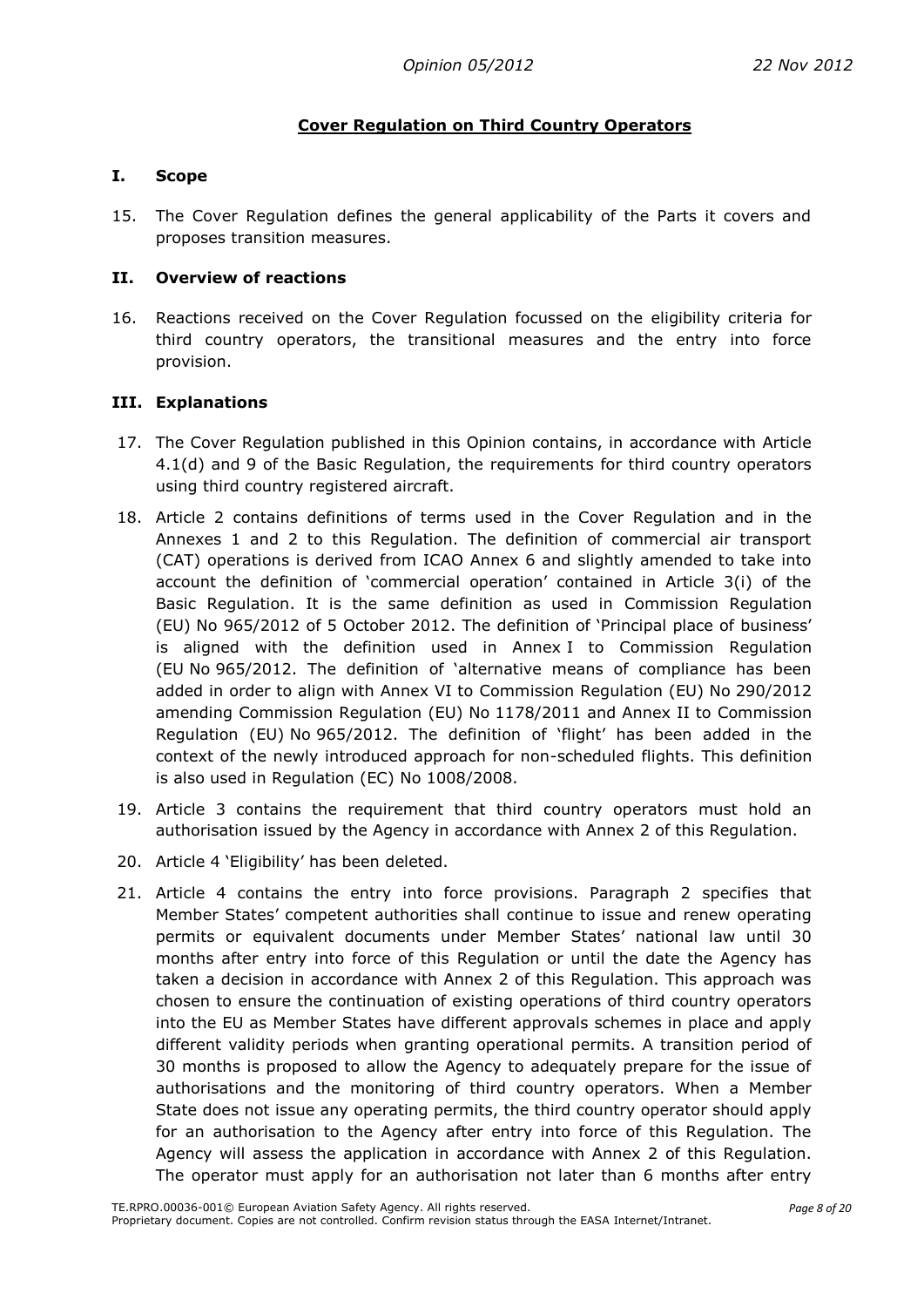into force of this Regulation. Applications received after this period might not be processed before the end of the 30 months period meaning that operations to the EU might have to be stopped until the Agency has issued an authorisation.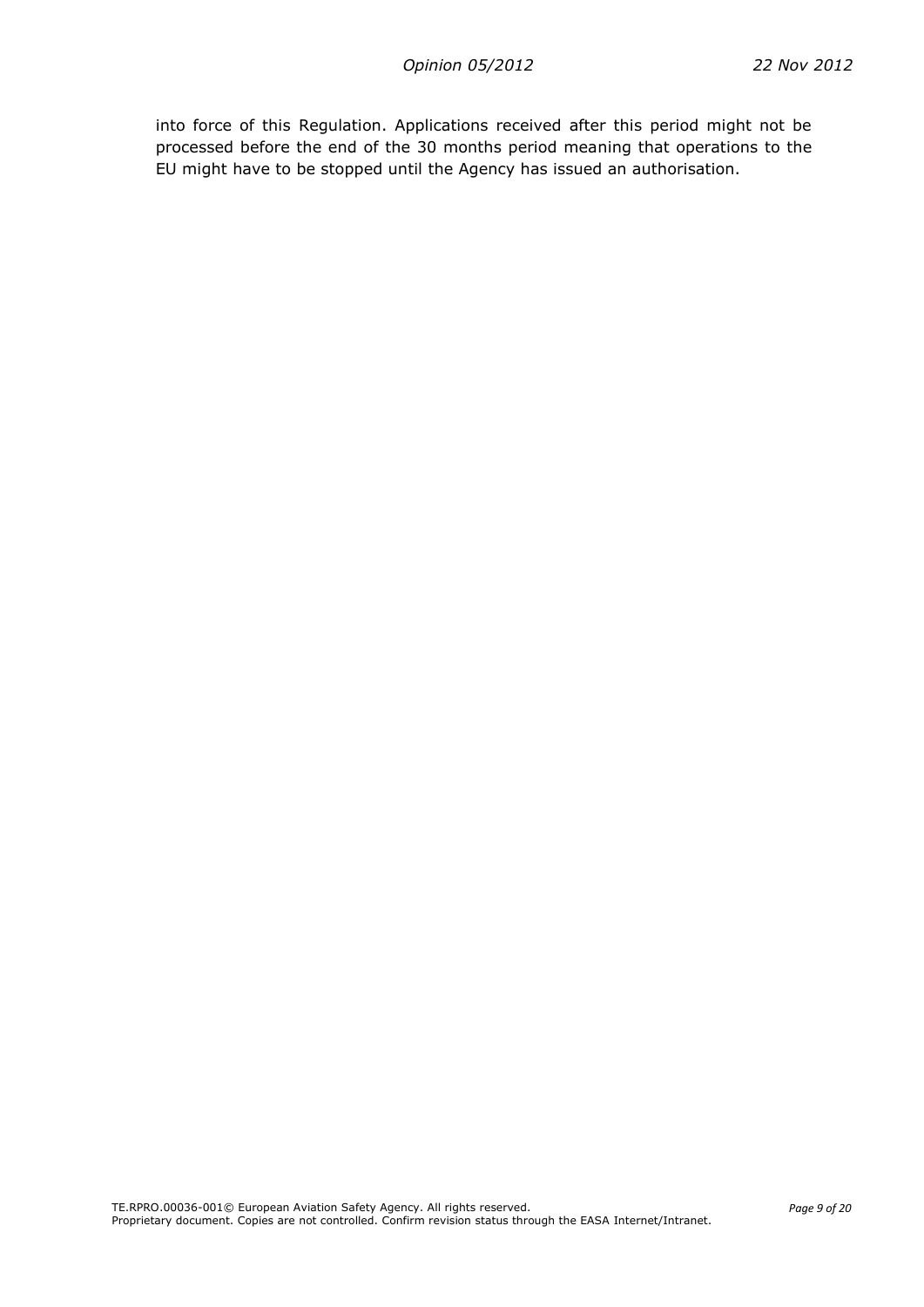# **Annex 1 – Part-TCO**

## <span id="page-9-1"></span><span id="page-9-0"></span>**I. General**

- 22. Part-TCO, as proposed with this Opinion, is composed of three sections:
	- Section I General requirements,
	- Section II Air operations,
	- Section III Authorisation of third country operations.
- 23. The text proposed in the Opinion reflects the changes made to the initial proposals of the Agency (as published in NPA 2011-05) as a result of public consultation, as well as further changes made following the analysis and assessment of the reactions made to the CRD.

#### <span id="page-9-2"></span>**II. Overview of reactions**

- 24. As the comments to NPA 2011-05 already indicated, the reactions to the CRD focussed on the possibility of retaliation by host NAAs of the third country operators by imposing reciprocal fees, when fees are raised for their authorisation. Moreover, as the Agency is not the certifying and overseeing authority the raising of fees is considered inappropriate.
- 25. As already stated in the CRD, the Agency considers that the issue of fees falls outside the scope of this Opinion. All the concerns raised will be carefully considered and assessed in the course of the amendment of Commission Regulation (EC) No 593/20076, the so-called 'Fees & Charges Regulation', in which all details will be defined.
- 26. Reservations to the proposed assessment methodology of third country operators were also reiterated as the proposal in the CRD is still considered to be disproportionate, too complex, too exhaustive in relation to the principle of the mutual recognition of certificates under the Chicago Convention and representing an undue burden for third country operators. The assessment of third country operators should therefore be simplified and limited to a desktop review only. This desktop review should rely on the ICAO universal safety oversight audit programme (USOAP), the ICAO air operator certificate (AOC) global registry and the international operational safety audit (IOSA) program.
- 27. It was also pointed out that Regulation (EC) No 2111/2005 already establishes the necessary legal instruments to protect the safety of EU citizens and that audits onsite should be performed under Regulation (EC) No 2111/2005.
- 28. Finally, it appears to some stakeholders that with this proposal the Agency is de facto taking over oversight responsibilities from the State of the operator or the State of registry. It was indicated that safety oversight responsibilities should not be shifted from ICAO Contracting States towards the Agency.
- 29. Indeed, the primary role in the safety oversight of any operator is that of the State of the operator that issued the AOC. The Agency fully respects the responsibilities assigned to the State of the operator in the Chicago Convention and does not

 $6\overline{6}$ <sup>6</sup> Commission Regulation (EC) No 593/2007 of 31 May 2007 on the fees and charges levied by the European Aviation Safety Agency.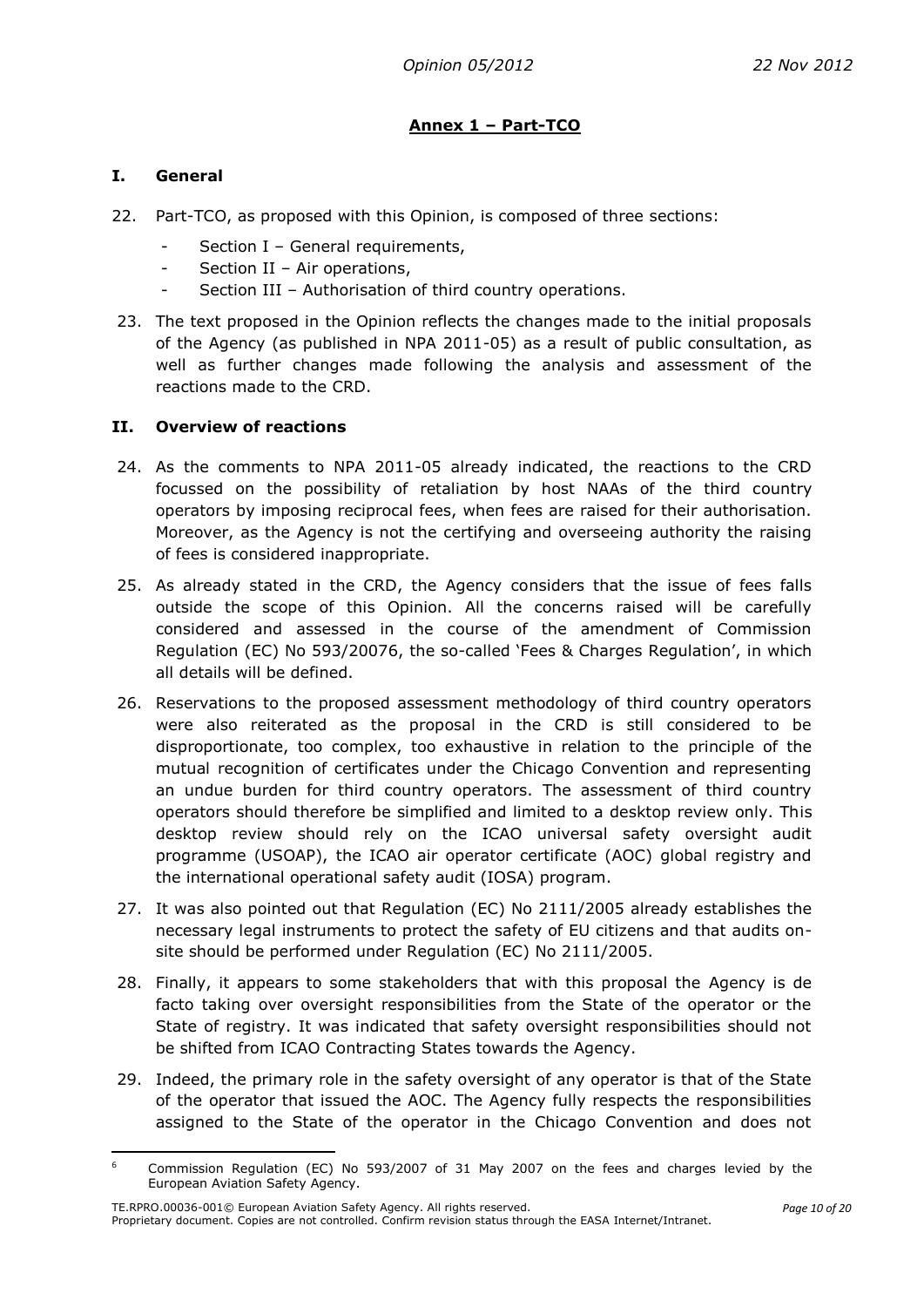intend to take over any of the above-mentioned responsibilities. The authorisation process for third country operators should rather be understood as a validation process that aims to verify the reliability of the originally certified information.

- 30. Furthermore, the Agency understands from the reactions received that the way in which the assessment method is presented in its initial proposal and the explanation provided in the NPA and the CRD might have given rise to the idea that the assessment method is rather strict and stretching the Agency's mandate given by the legislator. As mentioned above, it has never been the Agency's intention to take over the role of the overseeing state or apply a rigid assessment methodology.
- 31. In order to adequately reflect this intention and to avoid any ambiguity regarding the Agency's role, the provisions in Part-ART related to the assessment methodology for the initial and monitoring phase have been modified. A more detailed explanation will be provided in paragraphs 39-50.
- 32. In some reactions it was reiterated that the principle of mutual recognition of certificates is not sufficiently reflected in this NPA and that the Agency should recognise foreign AOCs as defined in ICAO Annex 6 Part I 4.2.2.1.
- 33. As already indicated in the CRD, Article 33 to the Chicago Convention provides that 'certificates of airworthiness and certificates of competency and licences issued, or rendered valid, by the State in which an aircraft is registered, shall be recognised by other States, provided that the requirements under which such certificates or licences were issued or rendered valid are equal to or above the minimum standards which may be established from time to time pursuant to the Convention'. The Agency will respect Article 33 of the Chicago Convention with regard to certificates of airworthiness/competency and licenses throughout the application process for third country operator authorisations to the greatest extent possible. However, the recognition of AOCs is not addressed in this article or in any other article of the Chicago Convention. The requirement for recognition was extended to AOCs by Annex 6 Part I 4.2.2.1. The principle of mutual recognition of AOCs as set out by ICAO Annex 6 Part I 4.2.2.1 is not envisaged without limitation. A foreign AOC shall only be recognised, 'provided that the requirements under which the certificate was issued are at least equal to the applicable standards specified in this Annex'. Part-TCO was drafted to ensure exactly this prerequisite. The authorisation process verifies that the requirements under which a foreign AOC was issued are at least equal to the applicable standards.
- 34. The reactions regarding the relation between Part-TCO and **Regulation (EC) No**  2111/2005 underlined again the importance of both regulations being well articulated. Duplication of procedures should be avoided and therefore the two processes should be clearly differentiated. It was also indicated that a revocation of an authorisation should only take place after the decision has taken to include the operator on the EU Safety list. It was held to be sensible for applications from operators subject to an operating ban to be also considered as part of the process for removing operating bans. However, some reactions were contradicting. In one reaction the principle of allowing banned operators to apply for an authorisation was rejected as it could result in conflicting decisions while in another reaction the approach taken in the initial proposal was welcomed. The principle, reflected in the initial proposal, to only allow operators who are banned from the EU due to poor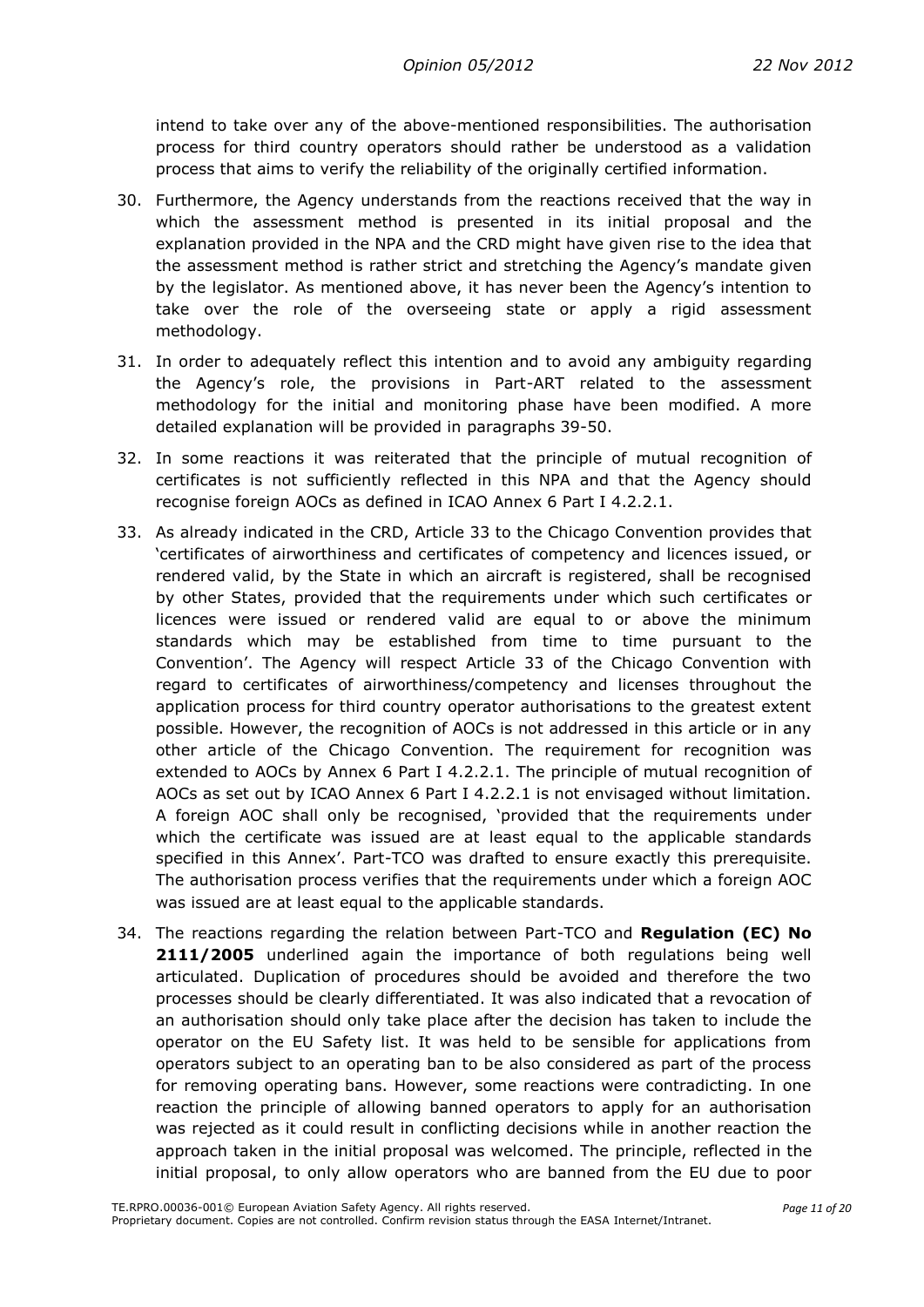performance of the operator itself was questioned as it would be discriminatory towards operators banned due to inadequate oversight of its overseeing state.

- 35. The Agency confirms that the interplay of Regulation (EC) No 2111/2005 and Part-TCO indeed needs to be coordinated. Therefore, the Agency has aligned and synchronised Part-TCO in close cooperation with the Commission to ensure a seamless integration avoiding contradictory measures and clearly allocated competencies. For this purpose the Agency has made additional modifications to the provisions in the Cover Regulation and Part-ART. A major difference between the initial proposal and the Opinion is that all banned third country operators are now eligible to apply. A more detailed explanation of how the Agency intends to achieve the interplay with Regulation (EC) No 2111/2005 will be provided in paragraphs 51-60.
- 36. Concerns were also raised regarding the timeframe for submitting an application. It was recommended to reduce the period for submitting an application for scheduled or a chain of non-scheduled air services to 30 days. It was also considered important that the rules explicitly specify that in case of unexpected urgent operational needs (ad-hoc flights) applications could be submitted shortly before the intended starting date of operation. Some proposed to reduce the timeframe for ad-hoc flights considerably (3 to 7 days) or to exempt operators from holding an authorisation when performing 3 to 6 flights only.
- 37. Following the reactions the Agency concluded that the timeframe for submitting applications could be reduced to 30 days for scheduled air services or a programme of non-scheduled air services. In case of an urgent operational need the timeframe for submitting an application has been reduced to 7 days before the intended starting date of the operation. However, the authorisation of such flights is limited to a maximum of 4 flights within a maximum of 12 consecutive months. Moreover, the operator can only obtain such an authorisation once every calendar year.
- 38. Finally, the obligation to process on application in the aforementioned timeframe has been shifted to the Agency and has therefore been transferred to ART.200(b).

#### **III. Explanations**

#### **Assessment methodology**

- 39. As indicated earlier, in this Opinion all banned third country operators are eligible to apply for an authorisation. As a consequence, a distinction has been made between the assessment process for banned and non-banned operators in terms of scrutiny.
- 40. For **non- banned operators** the desktop review will form the predominant element of the authorisation process. It will be based on internationally recognised safety audit reports such as ICAO USOAP, ramp inspections and other recognised safety information, e.g. IOSA results. The combination of information sources and an appropriate and balanced weighing of the safety information obtained in the process will guarantee objectivity and proportionality to the greatest possible extent.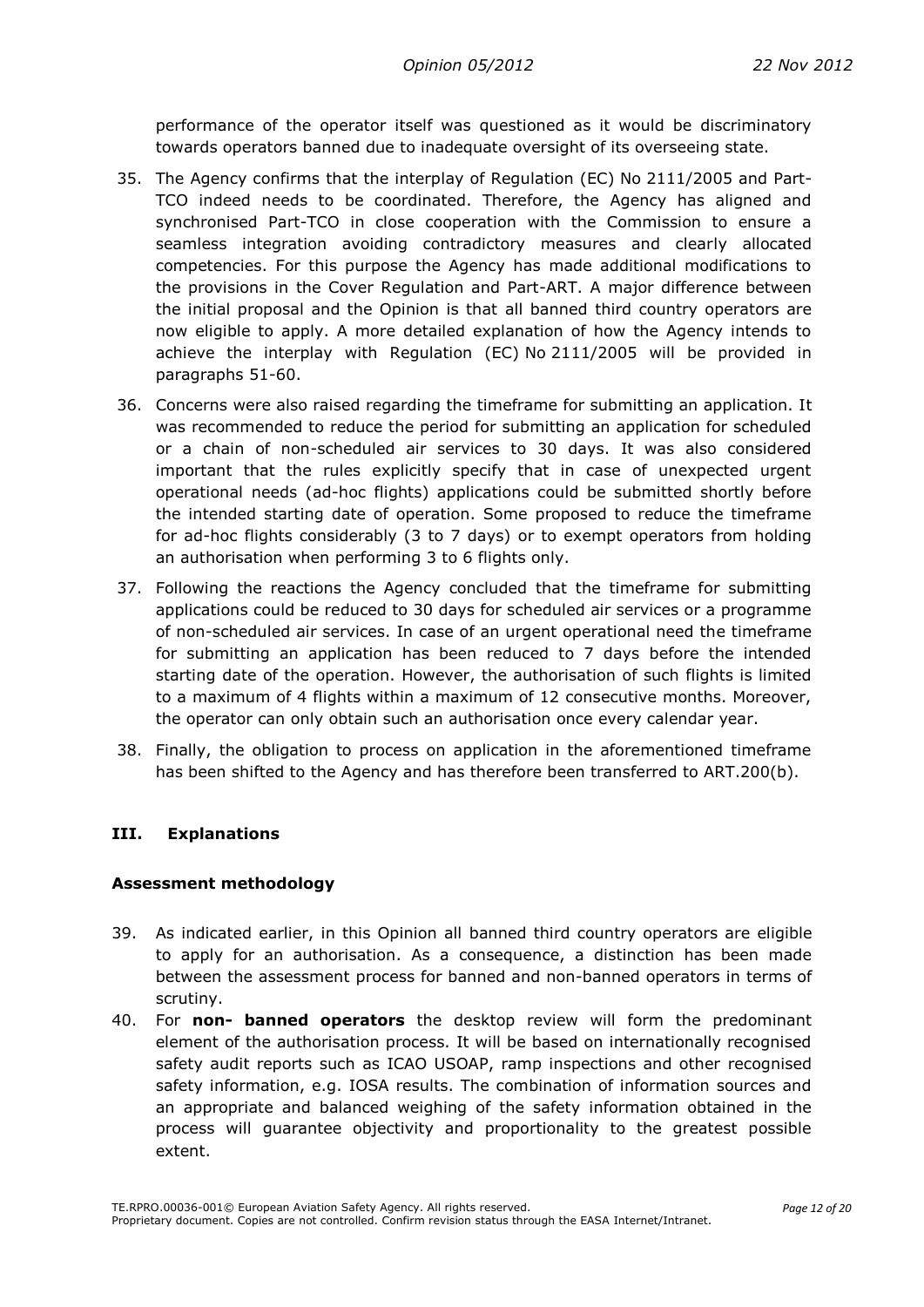- 41. Only in cases demanding a more detailed assessment that cannot be handled by a simple review, e.g. supply of insufficient or out-dated documentation or in case of suspected safety concerns, the Agency shall conduct a more in-depth assessment. However, such further assessment shall be limited to the extent necessary to establish confidence. No audits are foreseen in the initial phase for non-banned operators.
- 42. The assessment method applied to **banned operators** will be more comprehensive in terms of scrutiny compared to the assessment applied to nonbanned operators as the Agency will in addition perform audits on-site the operator's premises under the following conditions defined in ART.205(c).
	- the outcome of assessments performed, including information from consultations/investigations under Regulation (EC) No 2111/2005, indicates that there is a possibility that the audit will have a positive result;
	- the audit can be performed at the operator's facilities without the risk of compromising the security of its personnel; and
	- the operator agrees to be audited.

The audit may include an assessment of the oversight conducted by the State of operator on the applicant. A more detailed explanation regarding the interplay with Regulation (EC) No 2111/2005 will be provided in paragraphs 51-60.

- 43. In case no confidence can be established, i.e. the operator cannot demonstrate compliance or it is clear that the State of the operator fails to ensure proper oversight, e.g. established in an USAOP audit, the Agency shall not issue an authorisation as it will not substitute itself as the overseeing authority of that particular operator.
- 44. In the monitoring phase the desktop review will also be the leading method. The scope of the monitoring will be determined on the basis of past authorisation and/or monitoring activities.
- 45. In the initial proposal a review of the operator's performance would take place at intervals not exceeding 24 months. In the current proposal this 24-month interval can be extended to a maximum of 48 months on the following conditions defined in ART.220:
	- the state of the operators performs adequate oversight;
	- the operator has reported changes timely;
	- no level 1 findings have been issued; and
	- all corrective actions have been implemented timely and adequately.
- 46. Noticeably, the interval can be reduced if there are indications that the safety performance of the operator and/or the State is deteriorating.
- 47. A new provision on enforcement measures has been introduced. A separate process will be applied for respectively the 'suspension' and the 'revocation' of an authorisation. The Agency will in first instance only suspend an authorisation. By suspending an authorisation the Agency has actually contained the risk as the operator is not allowed to operate in the EU anymore. A suspension will be followed by a revocation if during  $6(+3)$  months the operator (under Part-TCO) or the State of the operator (under Regulation (EC) No 2111/2005) was not able to demonstrate that successful corrective action has been taken or when the operator is included in the EU Safety list in accordance with Regulation (EC) No 2111/2005.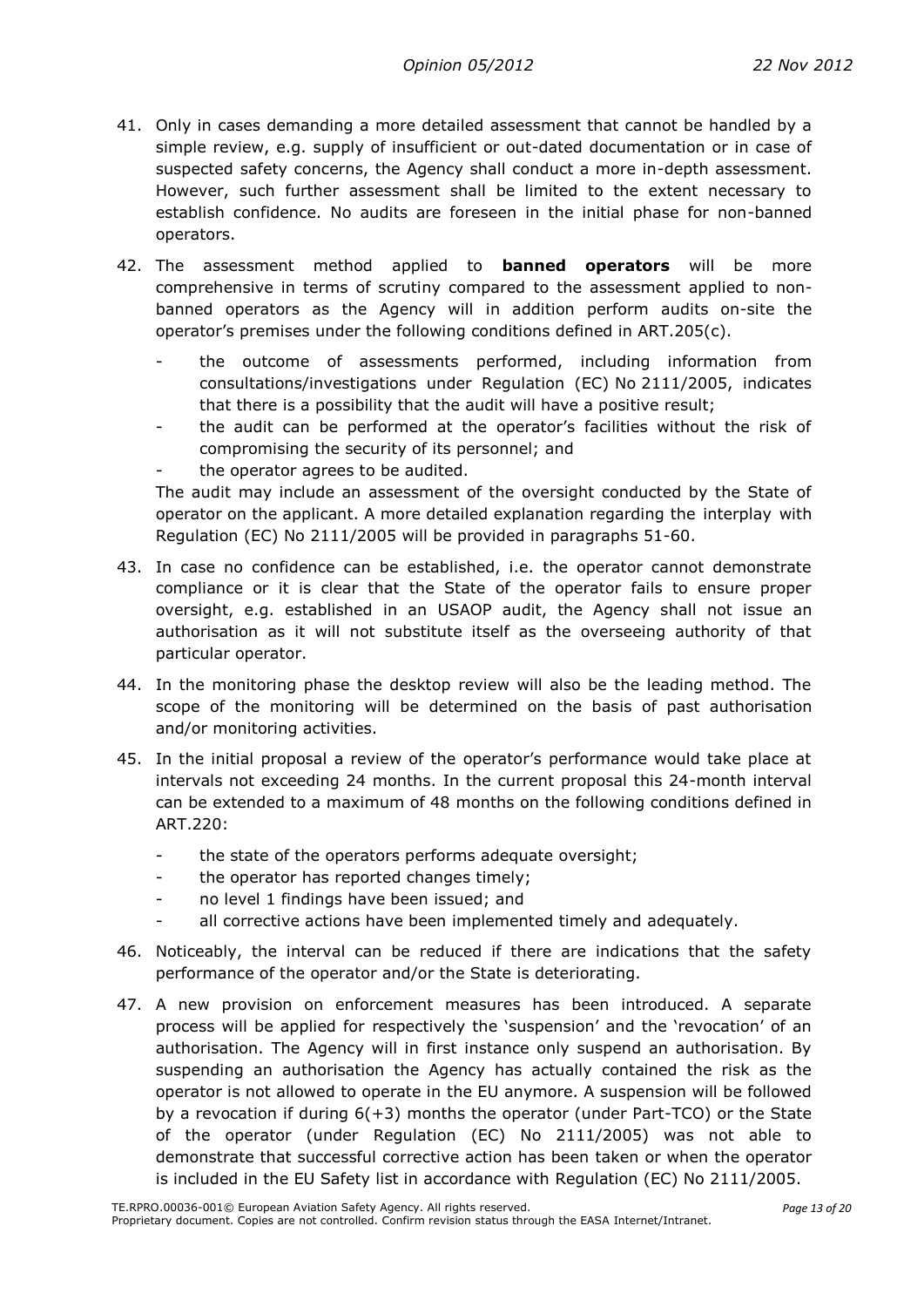- 48. The Agency may perform an audit of the operator only following a suspension. Such an audit will be performed under the same conditions as for banned operators in the initial phase.
- 49. In conclusion, the Opinion has been developed against the background of Article 9(5)(d) of the Basic Regulation, which prescribes that the process by which authorisations are obtained is simple, proportionate, cost-effective and efficient in all cases, allowing for requirements and compliance demonstrations proportionate to the complexity of operations and the risk involved. Its purpose is to ensure the right balance between minimising bureaucratic hurdles for international operators and ensuring a high level of safety within the EU. The combination of information sources and an appropriate and balanced weighing of the safety information obtained in the process will guarantee objectivity and proportionality to the greatest possible extent. The planned desktop review will clearly form the predominant element of the authorisation process. Nonetheless, the authorisation process should not become an empty shell. Its purpose is to ascertain a high level of safety in the EU. Therefore, the Opinion caters for cases demanding further assessment. Audits are only foreseen in the initial phase for operators banned pursuant to Regulation (EC) No 2111/2005 or following a suspension of an existing authorisation.
- 50. Part-TCO envisages a uniform assessment process of third country operators, aiming at harmonising the currently diverse national systems in the EU. In the future, a third country operator will apply only once for an authorisation, which will then be valid throughout the EU. There will be one uniform set of assessment criteria (ICAO standards), which eliminates the risk that third country operators would be subject to conflicting requirements within the EU. Finally, these assessment criteria will be applied by one authority, thereby enhancing fairness and transparency.

## **Relation Part-TCO and Regulation (EC) No 2111/2005**

- 51. In the previous proposal (CRD to NPA 2011-05) the Agency would only consider applications of operators included in the EU Safety list due to poor performance of the operator itself.
- 52. However, after assessing the option to allow all banned operators to apply for an authorisation, proposed in several reactions to the CRD, the Agency concluded it would considerably enhance the synchronisation of the processes applied under both Part-TCO and Regulation (EC) No 2111/2005. Therefore, the Opinion now allows all banned operators to apply for an authorisation. Furthermore, as mentioned earlier, the Agency has made efforts to articulate the assessment process in such a way that it becomes fully consistent with the mechanism provided for in Regulation (EC) No 2111/2005.
- 53. The Agency will process the application according to the following sequence. Once the Agency has received an application from a banned operator it will in first instance follow the relevant assessment procedure as applied to non-banned operators and determine if the operator is banned due to poor performance of the operator itself or due to inadequate oversight of the State of the operator. If the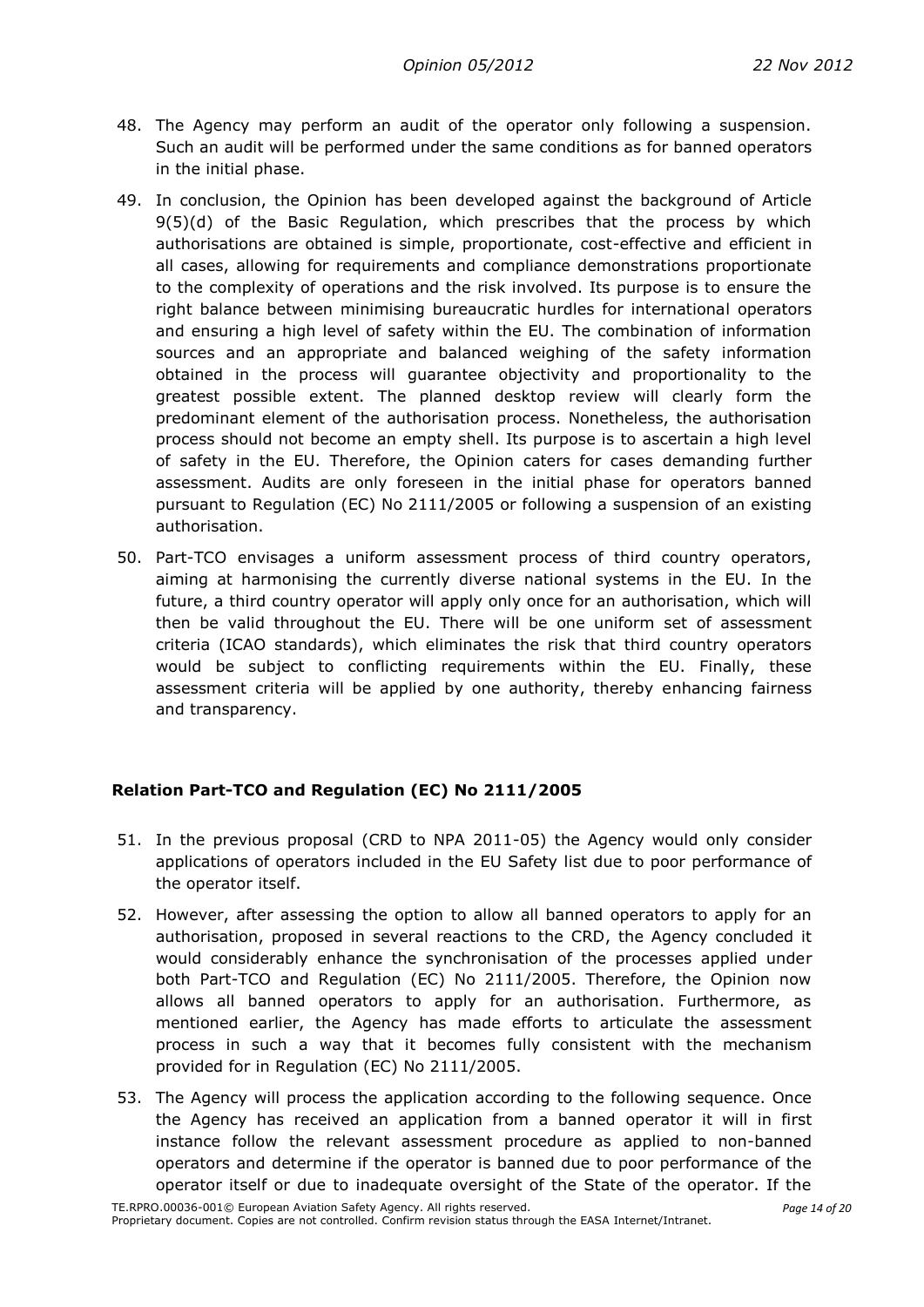latter is the case the Agency will inform the Commission [ART.205(b)] and awaits the Commission's decision if an investigation of the State concerned under Regulation (EC) No 2111/2005 would be appropriate. When the outcome of the initial assessment under Part-TCO and a possible investigation under Regulation (EC) No 2111/2005 is positive, the Agency will further process the application and perform an on-side audit of the operator. Such an audit may include an assessment of the oversight conducted by the State of the operator on the operator concerned when there is evidence of major deficiencies in the oversight on the operator.

- 54. The outcome of the audit will be notified to the Commission [ART.205(e)]. This will allow the Commission to prepare for possible decision making in the Air Safety Committee. In case of a negative outcome, no further action is required under Regulation (EC) No 2111/2005 and the Agency will refuse the application (ART.210). In case of a positive outcome, the Commission may take the initiative to remove the applicant and if it deems necessary, all other operators from that State, from the EU Safety list. Once the operator is removed from the EU Safety list, the Agency will grant an authorisation (ART.210).
- 55. In case the operator is banned due to safety concerns on the operator itself, the Agency will start the process immediately after receipt of the application, as an investigation of the State of the operator under Regulation (EC) No 2111/2005 will not be necessary. When the outcome of the Agency's assessment is positive, the Commission may take the initiative to make arrangements to remove the operator from the EU Safety List.
- 56. Part-TCO also provides consistency with Regulation (EC) No 2111/2005 regarding non-banned operators. In case the Agency decides to refuse an authorisation, it will notify the Commission thereof [ART.110]. The Commission on its turn may consider to include the operator in the EU Safety list.
- 57. When the refusal is due the State of the operator not performing adequate oversight on a particular operator, the Commission could consider to ban all operators under the oversight of that State. In such a case the Agency will refuse applications from other operators of the State concerned, if any.
- 58. Finally, this Opinion ensures also consistency with Regulation (EC) No 2111/2005 regarding enforcement measures taken by the Agency. The Agency will in the first instance only limit or suspend an authorisation. By doing so, the immediate risk is fully contained on the one hand as the practical result is equivalent to an operating ban and, on the other hand, it allows the Commission to discharge its responsibilities by considering to include the operator on the Safety list.
- 59. When the Agency limits or suspends an authorisation, it shall notify the Commission  $[ART.110(a)(2)].$  If the limitation or suspension is caused by a significant safety concern on the State of the operator, the Commission could decide to start joint consultation under Regulation (EC) No 2111/2005 with the State concerned. When the outcome of such consultation is negative, the Commission will include the operator (and all operators of that State) on the EU Safety list and the Agency will convert the suspension into a revocation once the operator is included in Annex A (full ban). In case the operator is included in Annex B (operational limitation), the Agency will maintain the limitation [ART.235].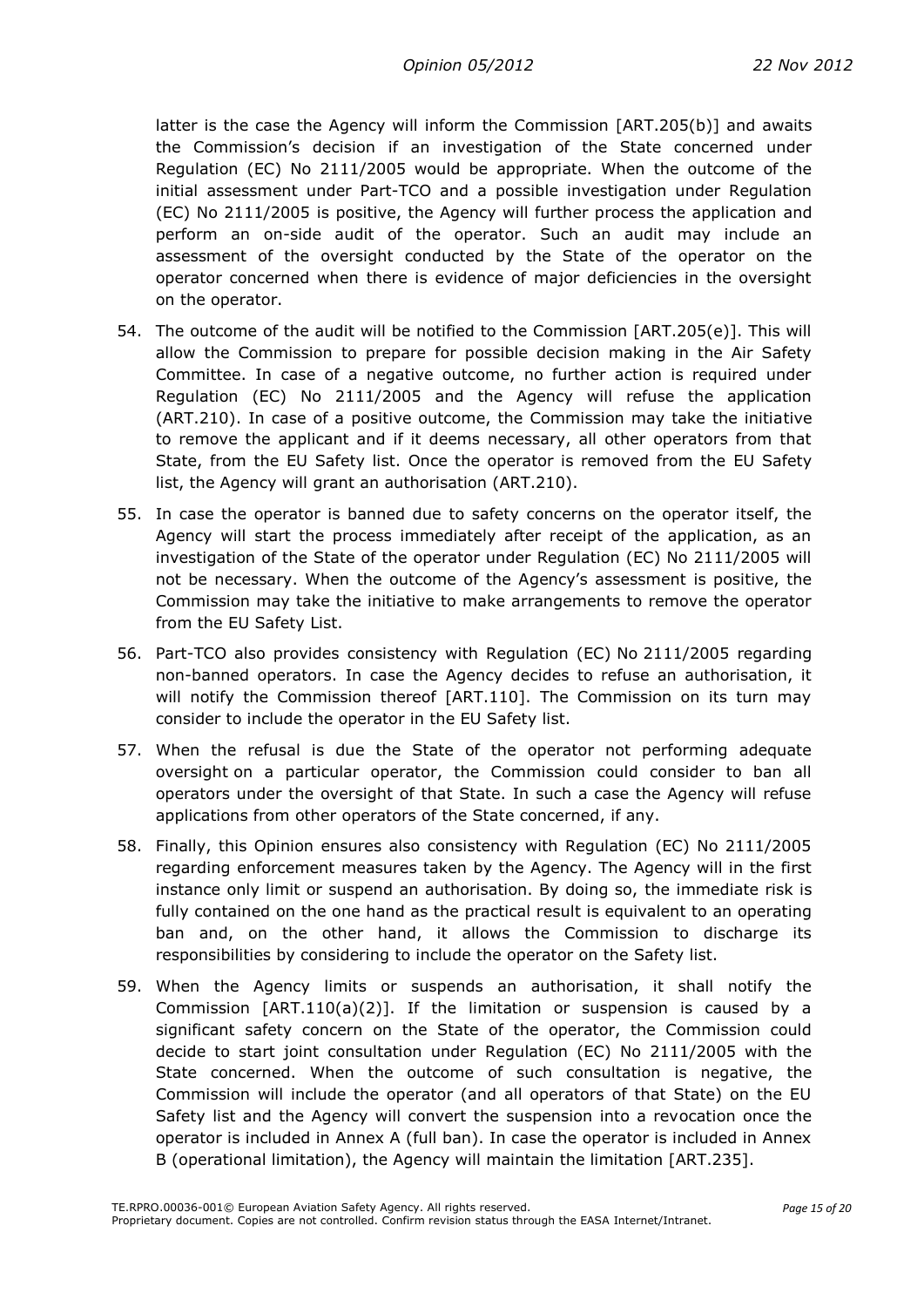60. Finally, Member States have the possibility to impose an individual ban in respect of its own territory in case of urgency in reaction to an unforeseen safety problem [Article 6 of Regulation (EC) No 2111/2005]. In order to avoid contradicting measures, the Member State concerned should immediately notify the Agency of its intention [ART.110(c)]. The Agency on its turn will take action to limit or suspend the authorisation [ART.235(a)(3)].

#### <span id="page-15-0"></span>**IV. Economic and administrative impact of the changes compared to the CRD**

- 61. A proactive approach and a strengthening of monitoring of third country operators, as given by the Basic Regulation, has of course a financial impact. The revised methodology is aiming at further minimising the associated cost by abstaining from regular audits and by processing the applications with a set of questionnaires and desktop reviews. Furthermore, the proposed process will ensure the appropriate deployment of Agency resources in order to focus on the assessment of operators for which the Agency has a decreased level of confidence.
- 62. A direct impact of the changed approach is the omission of labour cost and mission costs for expensive and complex missions, including the involvement of qualified entities, whereas under the initial proposal such cost would have been a considerable burden on industry. Furthermore, applicants are not affected with their own administrative and economic burden of arranging for a local inspection by an EASA team.
- 63. On the Agency side it is envisaged that the revised methods for the initial assessment and the monitoring will reduce the previously estimated staff by onethird. The calculation of resources is limited to tasks which are performed directly with applicants and where the resulting cost can be allocated accordingly. The efficiency of the process and the resources largely depends on the existence of a tailored software tool for gathering and storing TCO information and for communicating with applicants, authorisation holders, Member States and the Commission.
- 64. Uncertainty remains on the impact of banned operators applying for an authorisation. Currently, approximately 300 operators are included on the Safety list and in case they all apply the number of expected application processes would drastically increase, which will have a significant impact on the resource needs.

#### <span id="page-15-1"></span>**V. Part-TCO**

#### <span id="page-15-2"></span>**VI. Changes compared to the CRD**

- 65. As explained earlier, several provisions in Part-ART related to the assessment methodology for the initial and monitoring phase have been amended to ensure that the criteria, as defined in Article 9(5) paragraph (d) of the Basic Regulation, are met.
- 66. Furthermore, additional modifications have been made to ensure consistency with Regulation (EC) No 2111/2005.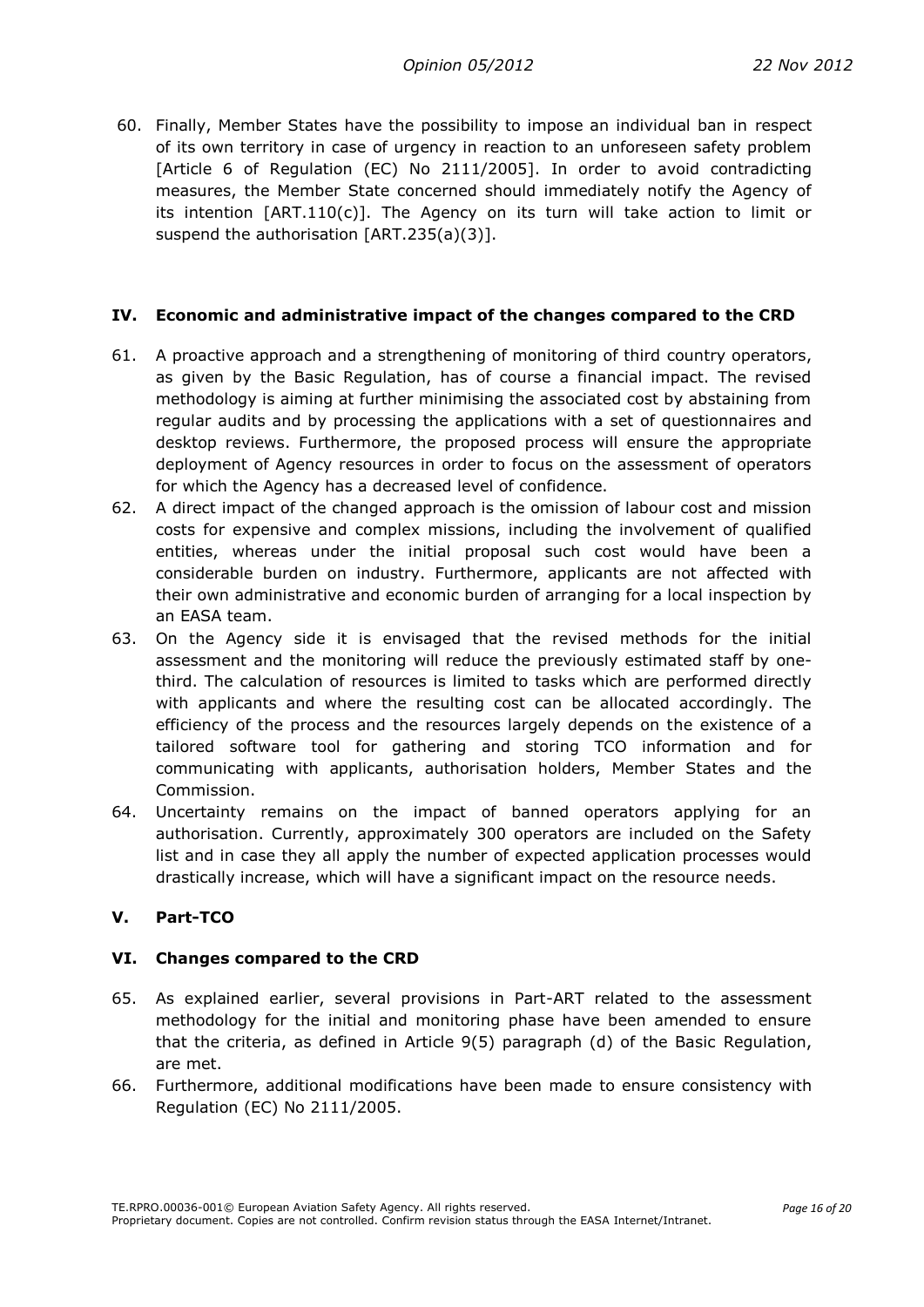#### <span id="page-16-0"></span>**VII. Section I General requirements**

- 67. This section contains general requirements for third country operators conducting Commercial Air Transport.
- 68. Most rules in this section correspond to the initially proposed rules of CRD TCO.GEN.

#### <span id="page-16-1"></span>*Specific issues*

#### **TCO.100 Scope**

<span id="page-16-3"></span><span id="page-16-2"></span>69. This provision is newly introduced and defines the scope of Part-TCO.

#### **TCO.110 Notified differences to ICAO**

70. This provision has been introduced for reasons of clarity. It mirrors the requirement in ART.200(d) that obliges the Agency to identify those ICAO standards for which it can accept mitigating measures when the State of the operator or registry has notified a difference to an ICAO standard.

#### <span id="page-16-4"></span>**Section II Air operations**

<span id="page-16-5"></span>71. This section contains operational requirements for third country operators conducting Commercial Air Transport.

#### *Specific issues*

#### **TCO.200 General requirements**

- <span id="page-16-6"></span>72. The reference in paragraph (a) to the applicable rules of the State of the operator and the State of registry of the aircraft that give effect to the applicable standards contained in the ICAO Annexes have been deleted to avoid that it will be interpreted as the Agency intends to assess the third country operator against third country national rules. As mentioned earlier it is clearly not the intention of the Agency to take over the role of overseeing competent authority.
- 73. The reference to 'serious incidents' in paragraph (e) has been deleted, because it is considered too burdensome on the third country operators and the Agency. If necessary, the Agency will use other relevant sources of information to retrieve such data.

#### <span id="page-16-7"></span>**Section IV – Authorisation of third country operators**

<span id="page-16-8"></span>74. This subpart contains requirements for authorisation of third country operators conducting Commercial Air Transport.

#### *Specific issues*

#### **TCO.300 Application for an authorisation**

<span id="page-16-9"></span>75. As indicated before the obligation to submit an application 90 days in advance of the intended operation has been reduced to 30 days for scheduled air services or a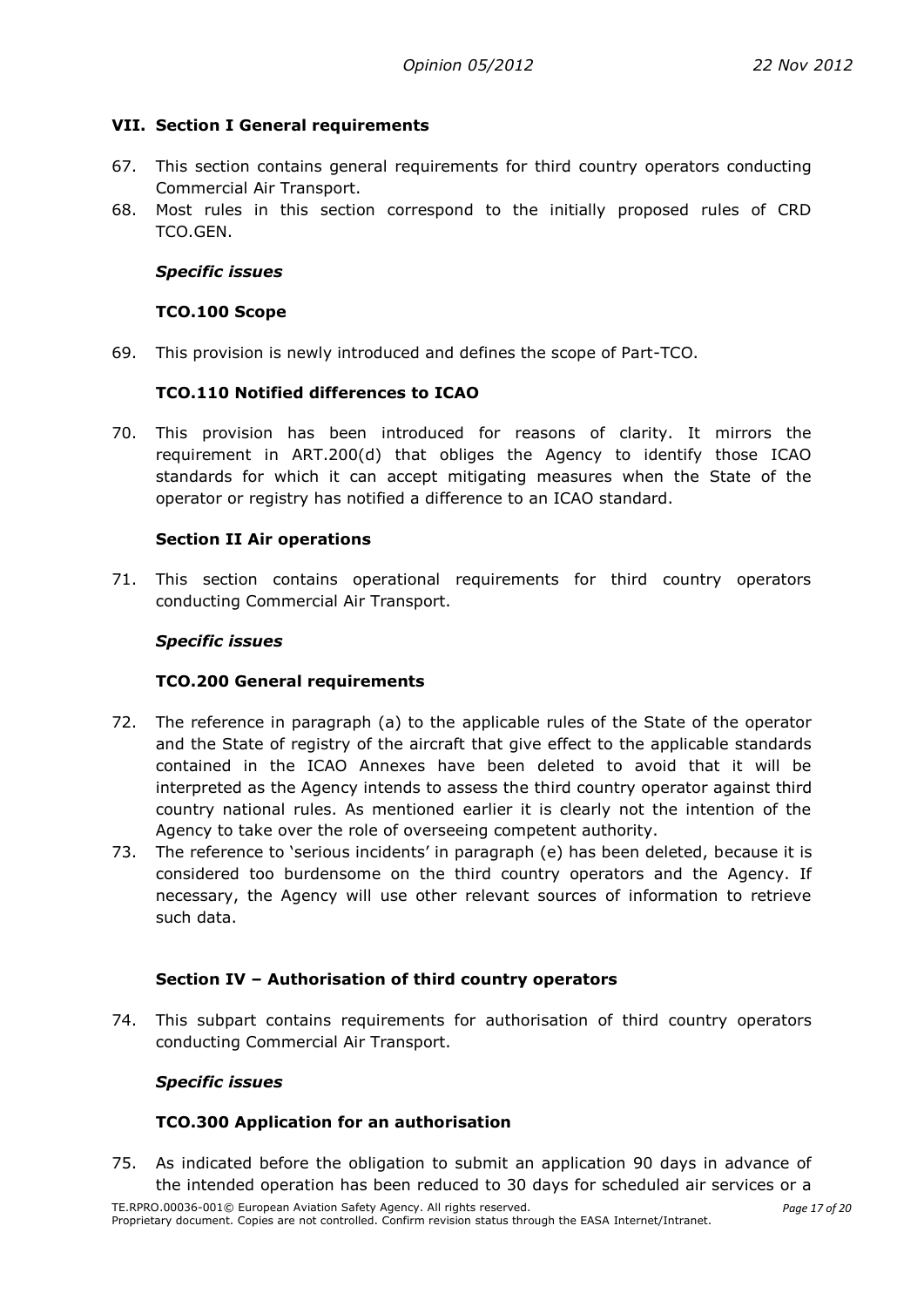programme of non-scheduled air services and 7 days for non-scheduled flights. The authorisation of non-scheduled flights is limited to a maximum of 4 flight within a maximum of 12 consecutive months and a third country operator can only obtain such an authorisation once every calendar year. However, when there are no significant safety concerns with regard to the State of the operator or the operator itself and the operator can demonstrate that there is an unexpected urgent operational need, the Agency may decide to process an application that is not submitted 7 days before the date of intended operation.

#### <span id="page-17-0"></span>**TCO.315 Continued validity**

76. The notion that authorisations for non-scheduled flights will be issued for a limited duration has been reflected in paragraph (a)(4).

#### <span id="page-17-1"></span>**VIII. Part-ART**

- 77. As indicated earlier, it has never been the Agency's intention to take over the responsibilities of the overseeing state or apply a rigid assessment methodology. After reassessing the methodology, it has been decided to make the Agency's intentions clearer and therefore a number of provisions in Part-ART related to the assessment methodology for the initial and monitoring phase have been amended e.g. by changing the term 'oversight' into 'monitoring', limiting audits to banned operators or after a suspension of an authorisation and allow for a risk-based approach when authorising and monitoring the third country operator.
- 78. Furthermore, additional modifications have been made to ensure that the process under Part-TCO is aligned with the process under Regulation (EC) No 2111/2005.

#### <span id="page-17-2"></span>**IX. Section I - General**

<span id="page-17-3"></span>79. This section contains the requirements applicable to the Agency in the context of third country operations into, within or out of the EU.

#### *Specific issues*

#### **ART.110 Exchange of information**

- <span id="page-17-4"></span>80. By including the wording 'due to safety concerns' in paragraph  $(a)(2)$ , it has been ensured that only safety-related limitations relevant in the context of Regulation (EC) No 2111/2005 will be notified by the Agency.
- 81. A new paragraph (c) has been added to ensure that Member States will inform the Agency of their intention to impose an individual operating ban on a third country operator in respect of its own territory under the conditions specified in Article 6 of Regulation (EC) No 2111/2005. The Agency on its turn will start making arrangements to limit or suspend the authorisation.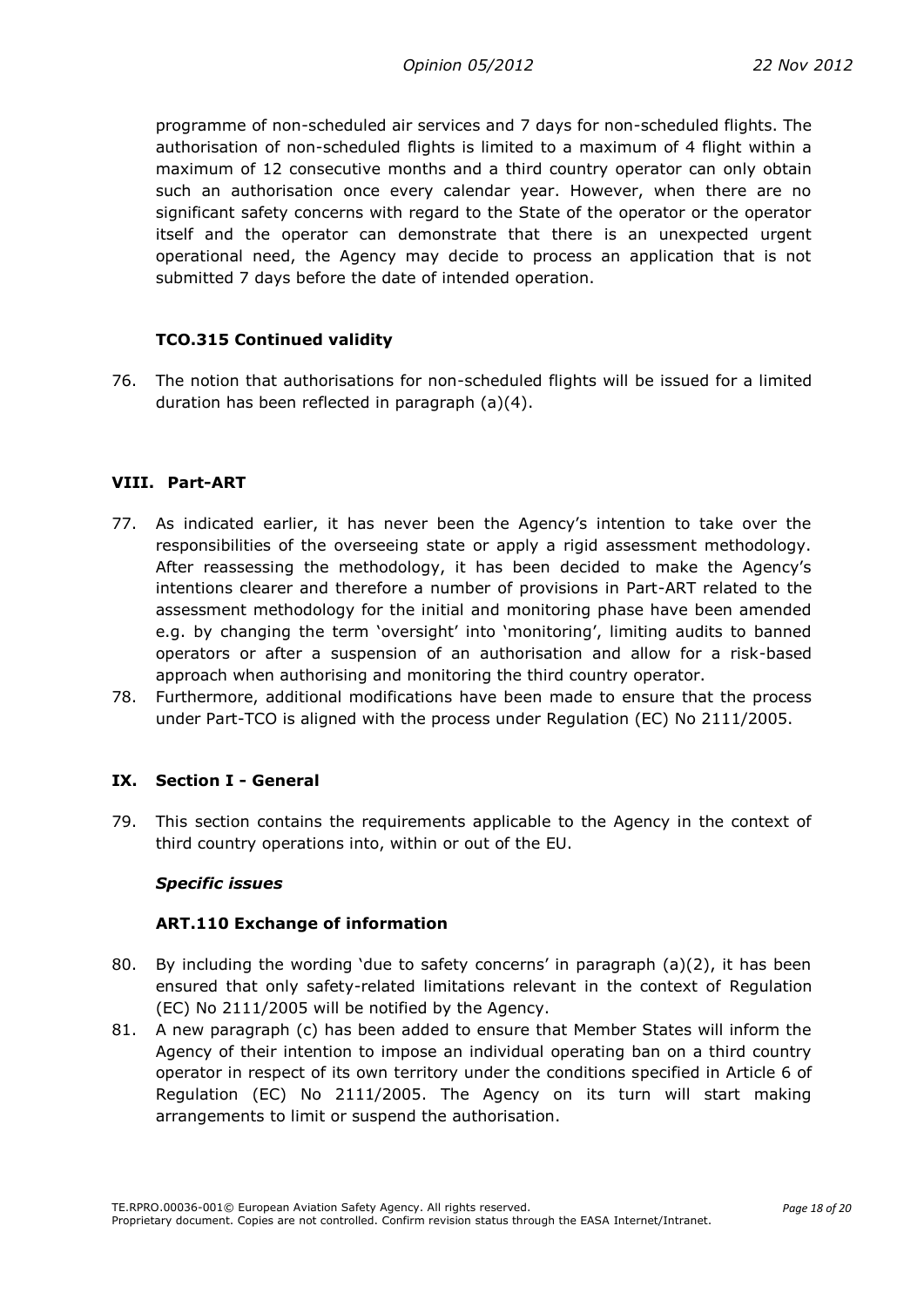## **ART.200 Initial evaluation procedure-general**

- <span id="page-18-0"></span>82. Paragraph (c) has been redrafted to reflect the foreseen proportionate assessment methodology and to ensure that enforcement measures taken by a third country regarding the applicant will be taken into account as well. The reference to audits has been deleted as the Agency will not audit third country operators that are not included on the EU Safety list in the initial phase. Paragraph (e) has been redrafted to reflect the risk-based approach applied by the Agency in a better way. It also gives a basis to refuse an application when it is evident that a further assessment is futile.
- 83. Paragraph (d) has been amended to ensure that the Agency only focusses on those ICAO standards for which it can accept mitigating measures established by the State of the operator, State of registry or the operator in case of notified differences in accordance with Article 38 of the Chicago Convention.

## <span id="page-18-1"></span>**ART.205 Initial evaluation procedure ― third country operators subject to an operating ban**

84. This is an entirely new provision reflecting the notion of all banned operators being eligible to apply for an authorisation. Also a better alignment has been established with Regulation (EC) No 2111/2005. For reasons of clarity, the Agency proposes a separate provision for banned operators as enshrined in this provision. As mentioned earlier, the assessment of a banned operator may include an on-site audit.

#### <span id="page-18-2"></span>**ART.210 Issue of an authorisation**

- 85. A comparison has been made between the criteria established in the Annex to Regulation (EC) No 2111/2005 and the criteria defined in this Opinion for issuing an authorisation. Some of the criteria in the aforementioned Annex have not been adequately reflected in Part-TCO and are therefore introduced in subparagraphs (a)(3) and (4). In addition subparagraph (a)(4) has been modified to ensure that an authorisation will only be issued when there is no evidence of major systemic deficiencies in the oversight of the State of the operator having a negative impact on the performance of that operator. Subparagraph (a)(5) has been introduced to ensure that an authorisation will only be issued to operators that are not subject to an operating ban.
- <span id="page-18-3"></span>86. Paragraph (b) has been redrafted to reflect the newly introduced notion of nonscheduled flights (see paragraph 37).

#### **ART.215 Monitoring**

<span id="page-18-4"></span>87. This provision has been aligned with ART.200 to ensure that the Agency applies the same criteria in both the initial and monitoring phase.

#### **ART.220 Monitoring programme**

88. The criteria 'the specific nature of the operator and the complexity of the operator's activities' to be taken into account when developing a monitoring programme have been deleted. Although such criteria are appropriate for the safety oversight performed by the State of the operator, it is considered disproportionate for the